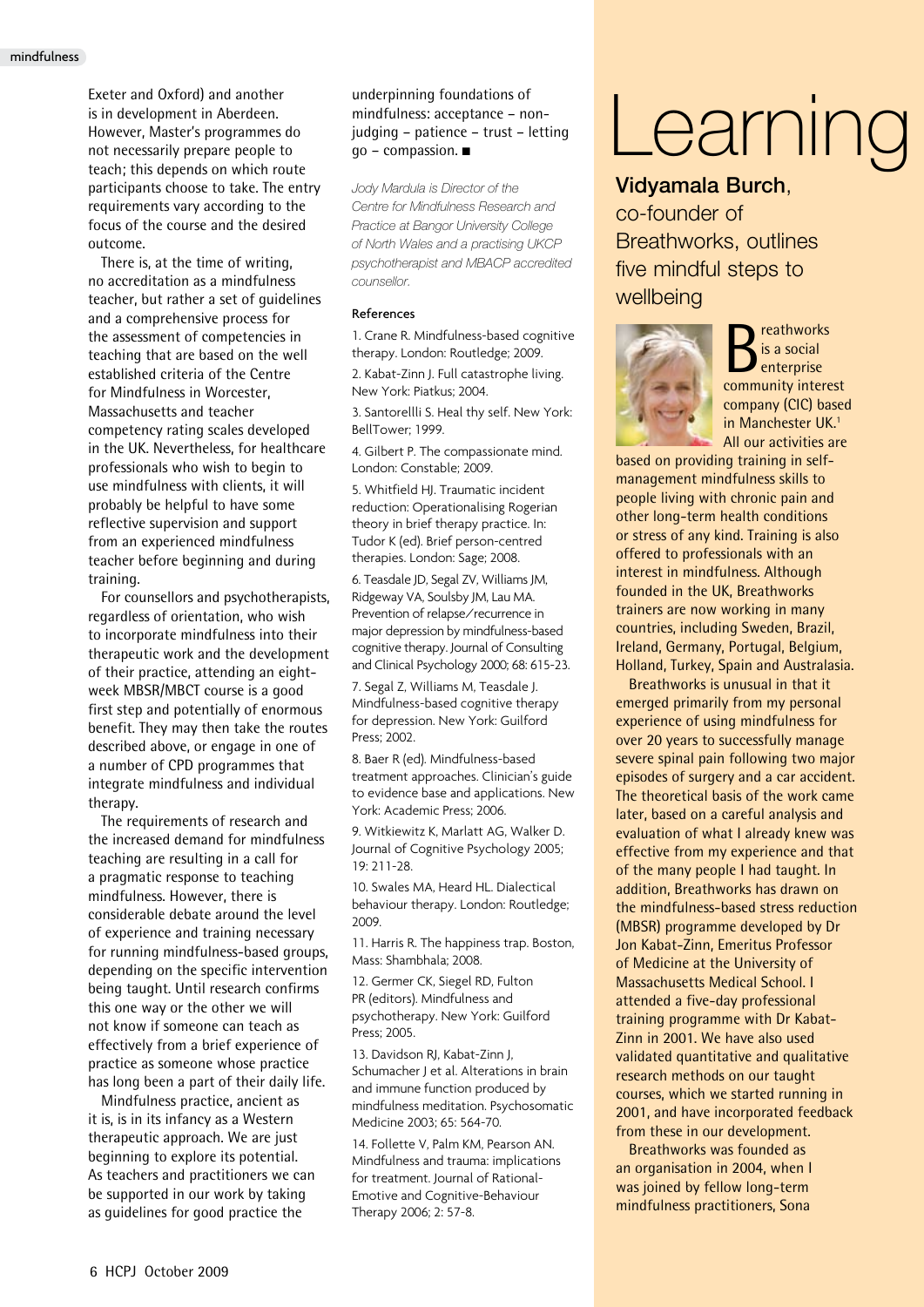# to live with chronic pain

Fricker and Gary Hennessy. Recently a charitable wing, the Breathworks Foundation, has been established to fund collaborative research projects and provide bursaries to enable those on low incomes to attend our courses.

# **Core principles Mindfulness**

Mindfulness is notoriously difficult to define: it is a subtle, multifaceted quality of awareness that is not easily reduced to a few words. Perhaps the most commonly used evocation comes from the founder of mindfulness in western health care, Jon Kabat-Zinn: Mindfulness, he says, is *'a particular way of paying attention: on purpose, in the present moment and non-judgmentally'* <sup>2</sup> . Another more behavioural definition is: *'Live in the moment, notice what is happening and make choices in how you respond to your experience rather than being driven by habitual reactions'* <sup>3</sup> . Central to mindfulness is the understanding that human beings have the capacity for self-reflexive consciousness, i.e. an ability to be objective about subjective mental, emotional and physical experiences. In the case of thinking, this is sometimes described as looking 'at' thoughts rather than 'from' thoughts<sup>4</sup>, and it is key to moving from being over-identified



Sona Fricker, Breathworks CICICKER, BREATHWORKS CIC

with passing experience to having perspective on what is happening.

The emphasis on present moment awareness recognises that this moment is the only moment in which we can act: past moments are only memories that we cannot change directly, and future moments are only ideas. But with a realistic appraisal of thoughts, emotions and bodily sensations as they are perceived in the present moment we can move from a passive, reactive mode of behaviour to one that is infused with initiative and choice.

# **Primary and secondary suffering**

When a person is living with pain, illness or stress, the real problem is a tendency to be dominated by the unpleasant side of life. No one

# **Case study: Lucy**

Lucy had lived with back pain since a lifting accident when she was 16 years old, followed by a diagnosis of spondylolisthesis and a spinal fusion operation (aged 18). She had tried many therapeutic approaches – both medical and complementary – to help manage her symptoms over the years. Having been told by one consultant that her pain was 'normal given her abnormal spine' and that she would 'never work', she subsequently completed three academic degrees, and is building a career in teaching and research. Attending a Breathworks mindfulness course was instrumental in her recovery. It provided her with a set of tools such as pacing and meditation to integrate fully into her life and to help her cope with the pressures and deadlines of academia. She found the course unique in its philosophical stance of fostering an awareness and acceptance of pain in any given moment, rather than being trapped in an agenda of 'resisting', 'fighting' and trying to 'remove' the pain. She has seen that through adopting a 'moment to moment' approach to chronic illness and pain, the grief or panic that alltoo-often attended the fear that she might be in pain for life can be reduced, if not removed entirely. Rather than feeling consumed by pain, the methods and approaches gave her a means of living well in everyday life.

likes to suffer, and it is common to become trapped in aversive and avoidant states of mind, often experienced as a generalised 'mass' of suffering, accompanied by feelings of frustration, weariness and general negativity. When trapped in aversion in this way, however, one rarely turns to face what is actually going on. This leads to one becoming a victim of ideas about the pain or difficulty one is experiencing rather than the actual experience. Mindfulness undercuts this by teaching us how to investigate present-moment experience with a precise and detailed awareness (see case study above).

With mindfulness, one is able to tease apart the perceived suffering and learn to make the vital distinction between what we call at Breathworks *primary* and *secondary suffering*. *Primary suffering* is the stressor, whatever the cause. For example in the case of physical pain, the primary suffering is the unpleasant sensations felt in the part of the body that is hurting. *Secondary suffering* is all the ways that we react to the primary suffering; all the different ways we resist it and say, 'I don't want this to be happening to me'. Most people find that this secondary suffering is the cause of the majority of their distress, and it usually seems to manifest within the two broad extremes of avoidance (blocking) and overwhelm (drowning), as shown in the chart on p8. It seems that most people cycle through these two poles, running away from unpleasant experience until they become exhausted, and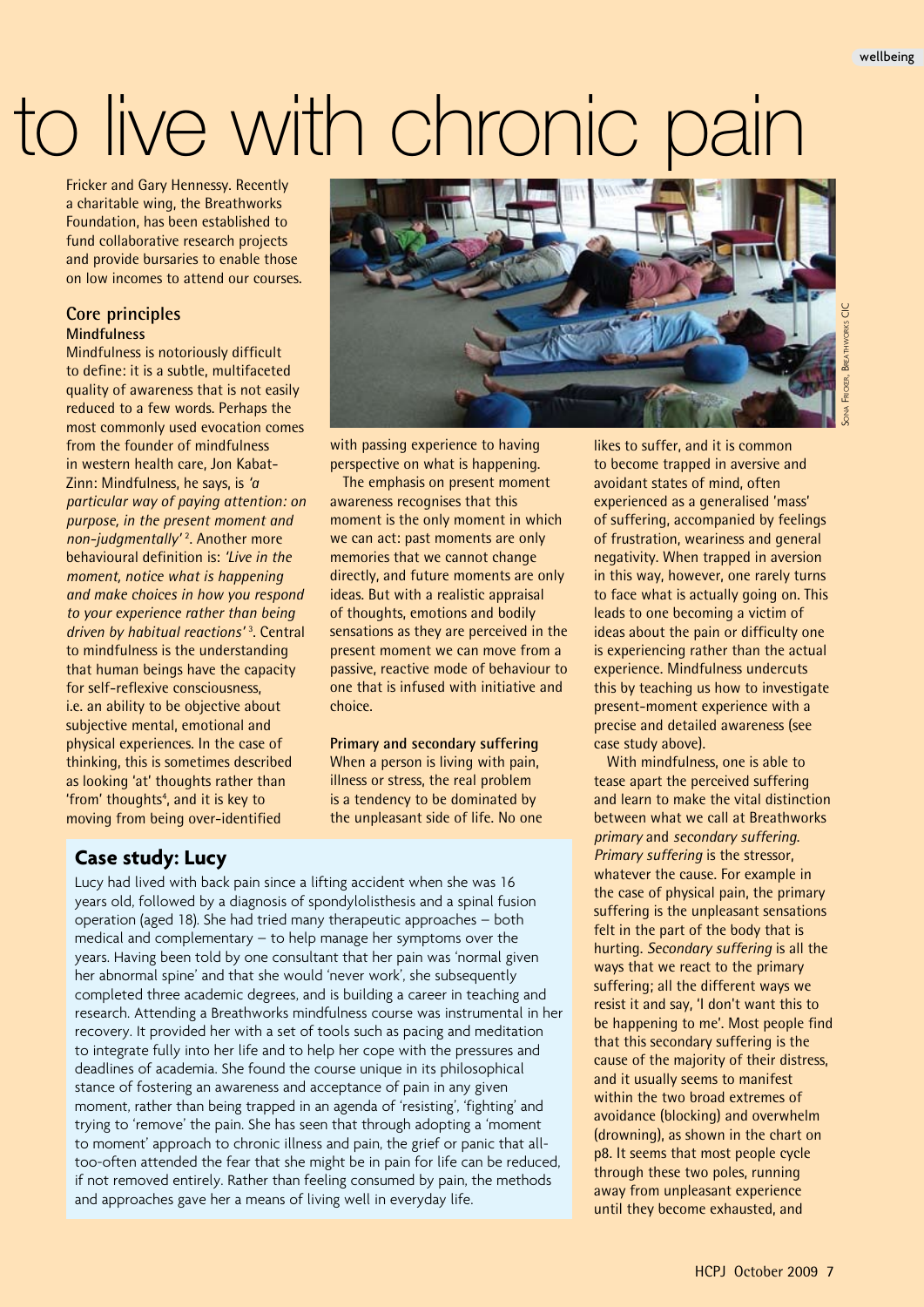then falling into a loss of perspective and low mood. Eventually they pick themselves up, and before they know it they are back into blocking. So the key question is: how to get out of this cycle and learn to maintain a middle ground of being alive and awake to whatever the present moment contains without reacting? In other words, how can one learn to accept the primary suffering and to reduce or overcome the secondary suffering – leading to the overall experience of suffering being lessened, often dramatically?

# **The five-step process**

Breathworks courses guide participants through mindfulness training in five steps.

# **Step one: Awareness**

The first step is simply to learn to be aware in a general sense. Many people have never considered the possibility of choosing to be aware in the moment, let alone using that awareness as a point of personal transformation. The place to start is training in present-moment embodied awareness through practices such as breath awareness and body scanning, which involves paying detailed attention to parts of the body slowly and sequentially from head to toe.

# **Step two: Move towards the unpleasant**

The second step is perhaps surprising and certainly counter-intuitive. It involves opening to the unpleasant aspects of present-moment experience. If we accept that secondary suffering is caused by resistance and aversion to unpleasant experience, then the key to overcoming it is finding a way of engaging with unpleasant experience in a non-reactive, non-aversive way. We teach this through body-based mindfulness practices such as the body scan, in which one gradually becomes saturated with body awareness (including any unpleasant aspects of the experience) in an invitational and non-threatening way. A metaphor for this gradual saturation is going for a walk on a misty day. You start off dry and at some point realise that you are completely drenched, though you don't know at what point you became wet. Body awareness in the body scan

# **PRIMARY SUFFERING**

Basic unpleasant sensations MINDFULNESS HELPS ACCEPT

# **RESISTANCE**

MINDFULNESS SOFTENS/DISSOLVES

# **SECONDARY SUFFERING**

Mental, emotional and physical reactions MINDFULNESS HELPS TO REDUCE/OVERCOME

#### **BLOCKING DROWNING**

- hardening against unpleasant sensations
- restlessness
- inability to 'stop'
- feeling driven
- addictions of all kinds, e.g. food, cigarettes, alcohol, recreational drugs, excessive talking, excessive working
- emotional brittleness and edginess
- anxiety
- anger and irritability ■ denial
- 
- being 'in one's head', not one's body
- tendency to be overly controlling

Adapted from *Living well with pain and illness. The mindful way to free yourself from suffering* by Vidyamala Burch (Piatkus, 2008 ), with permission from the publisher.

# *Figure 1. Primary and secondary suffering*

#### arises in a similar way.

In turning towards unpleasant experience we can also discover, crucially, that primary suffering is a process, not a 'thing'. For example, people living with chronic pain can realise how the pain that has been dominating their lives is simply a flow of unpleasant sensations that is never the same from one moment to the next. Gradually, with mindfulness, the density of pain is teased apart, and becomes just one aspect of the flow of life.

#### **Step three: Seek out the pleasant**

Seeking out the pleasant is every bit as important as moving away from the unpleasant. When locked into aversive habits of resisting the unpleasant, we inevitably harden ourselves to a whole band of sensitivity and awareness, which includes numbing our ability to appreciate pleasure, beauty or love. So on the basis of having softened resistance to the unpleasant in the second stage, we now become like an explorer searching for hidden treasure by paying attention to the pleasant sensations in the moment. This brings

with it a wonderful discovery: that there is always something pleasant in our experience if we know how to look for it. It is important to learn how to pay attention to and enjoy these experiences as a counterbalance to being dominated by the unpleasant side of life.

■ feeling overwhelmed by unpleasant

■ physical inactivity and loss of function, weakening of muscles, etc.

■ lack of interest - vagueness

■ emotional dullness and passivity

■ self-pitying and/or victim mentality ■ tendency to catastrophise and lose

■ domination by physical experience ■ loss of initiative leading to withdrawal, isolation

sensations ■ exhaustion

■ giving up

■ depression

perspective

# **Step four: Broadening awareness and cultivating equanimity**

On the basis of the previous steps, the training is now to rest in a broad and open field of awareness that is characterised by stability and equanimity. If we imagine that we are examining experience with a closeup lens in steps two and three, in step four it is as if we pull back to a wide-angle perspective on experience (see the exercise: 'Opening to the whole of experience', p9). Rather than being focused on the precise details of the sensations of pain or pleasure, the training is to cultivate stability so that the habits of pushing away the unpleasant and clinging to the pleasant are undermined. If we imagine that the passing momentary experiences are like waves on the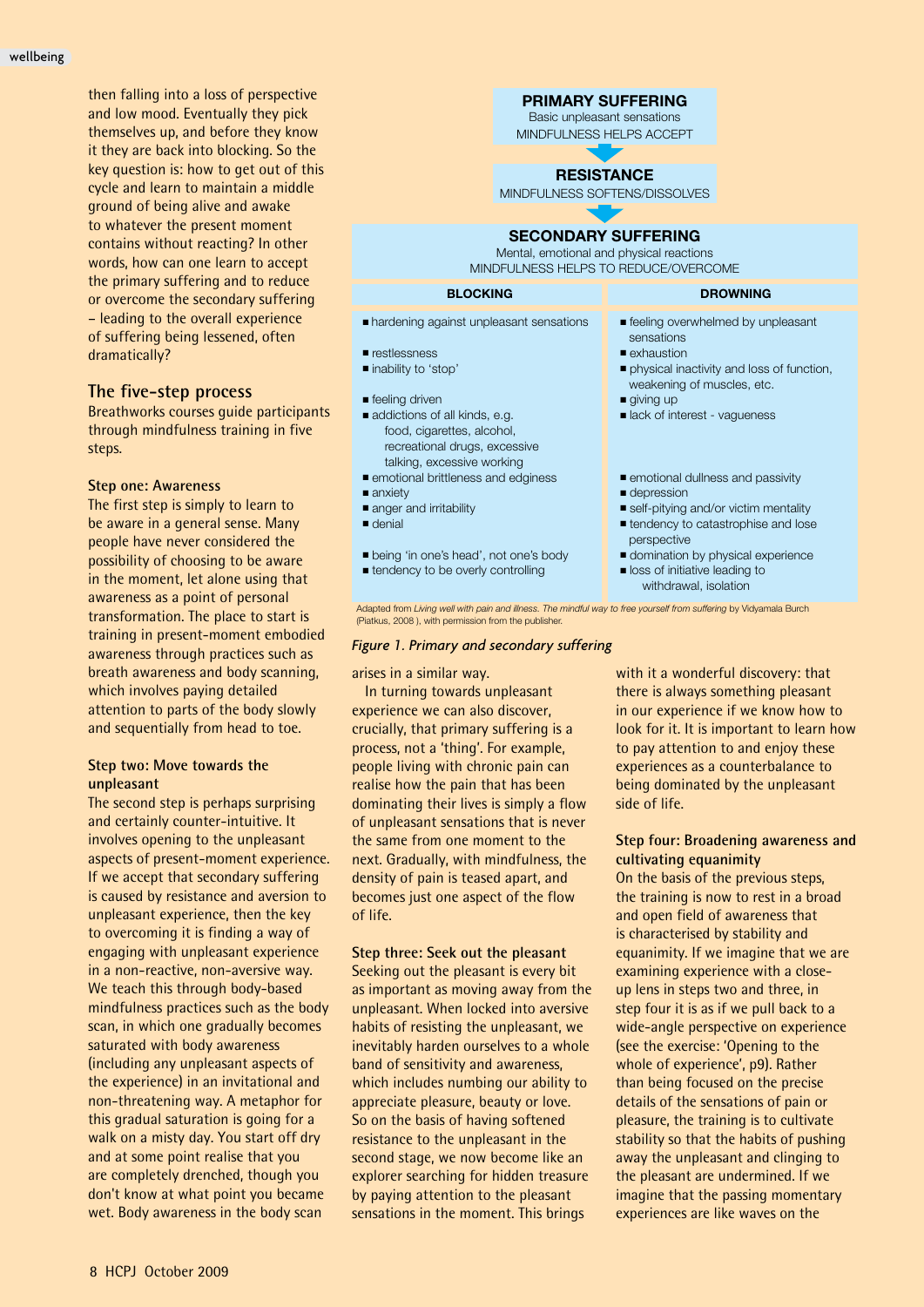# **Exercise: Opening to the whole of experience**

Bring your awareness to your whole experience as you sit reading these pages. Notice the contact between your hands and the paper and the broader sense of your body on the chair. Gather your awareness around the breath for a few moments. See if you can feel from the inside how the breath gently rocks the body, and allow your weight to settle down onto the earth with each out-breath. You might imagine that you are floating on a gentle ocean swell, being rocked by the constant, rhythmic movement.

Imagine that all the different aspects of your experience in this moment are taking place within a broad and open field of awareness. Let everything rise and fall with a fluid sense of change and flow, neither pushing away painful experience nor clinging to things you find pleasant. You will probably find that you relax for a moment and then get caught up in particular experiences. Never mind. Every time you notice a moment of resistance or clinging you can relax back again into a sense of breadth and openness. Allow your awareness to be centred deep in your belly.

Let your awareness be open and inclusive, including everything, whether it is an internal experience or something you perceive through your senses, such as a sound.

ocean, then mindfulness enables us to cultivate ballast so we can be like a streamlined yacht, able to chart a clean course through the sea, rather than a dinghy bobbing about at the mercy of the waves. Another important way to cultivate stability is to learn to rest awareness deep in the body, which is of course paradoxical for people living with pain and illness, as the natural habit is to try to escape the body. However, as already indicated, this escape agenda is the cause of secondary suffering, and coming home to the body is a crucial way to overcome the reactive cycle.

Another aspect of broadening awareness is to become aware of other people and the wider world. People living with pain, illness and stress commonly become self-focused and introverted. With mindfulness, we learn to turn this habit on its head and use any experience as an opportunity for empathy rather than a cause of isolation. By getting to know ourselves we get to know the human condition as we realise that we all have similar experiences and tendencies based on the deep instincts of trying to avoid unpleasant experiences and find happiness. With this perspective, it is because of one's own experience of pain and suffering that one is able to empathise with others, which of course gives pain a very different meaning.

# **Step five: Learning to respond rather than react**

This step is the behavioural outcome of the previous four steps. On the basis of accurate moment-by-moment awareness, which includes an honest appraisal of unpleasant and pleasant experiences with a broad and stable attitude, one is able to break out of

a reactive cycle and live with a sense of choice and initiative. This is what it means to live mindfully. Each moment presents a new opportunity to have an intelligent and accurate response to one's perceptions and to create the conditions for an increasingly rich and fulfilling life, no matter what unavoidable primary suffering is present.

These five steps are taught in a variety of ways at Breathworks, with the main principle being to provide participants with a toolkit of different mindfulness practices. They can then adapt these to their own circumstances to give a self-management focus and utilise them for the rest of their lives. The core modules are: breath-awareness; three formal mindfulness-meditation practices (body scan, mindfulness of breathing and kindly awareness); mindful movement; mindfulness of daily life and pacing; and mindfulness of thoughts and emotions<sup>5</sup>. All these methods help participants to accept primary suffering and overcome secondary suffering in the ways outlined in the five-step process.

# **Applications**

# **'Living Well' courses**

The gold standard for delivering the Breathworks approach to mindfulness is an eight-week 'Living Well' course consisting of one 2.5 hour session per week with a full day session in week nine to consolidate learning. Participants are required to do mindfulness practice at home between sessions using CDs and workbooks. Although the original programme at Breathworks was 'Living Well with Pain and Illness', this is being increasingly adapted to a range of other applications, as outlined below. Many health professionals are also finding

useful and effective ways to incorporate aspects of the programme into their clinical and therapeutic work with patients suffering from physical, mental and emotional pain of any kind.

# **Distance learning**

Distance learning involves weekly onehour phone calls, allowing participants to be guided through the Breathworks programme week by week. The course is supported by CDs of led meditations, a handbook and workbook and an interactive web forum. One of our trainers is piloting a 'teleclass' version of our 'Living Well with Stress' course, using teleconference calls for groups.

#### **'Living Well' in schools**

 'Living Well in Schools' is one of a number of pilot projects under the Government's 'Targeted mental health in schools' (TaMHS) initiative, which aims to support the development of innovative models of therapeutic and holistic mental health support in schools for children and young people aged five to 13 years, who are experiencing or at risk of mental health problems, and their families. Breathworks is training teachers, psychologists, nurses and social workers to deliver a tailored mindfulness programme for children within Bury Education Authority in Greater Manchester. This consists of mindful movement and short meditation sessions. Children and families who have participated are already reporting clear benefits in their lives as well as an impact on school performance and classroom behaviour. Examples include a teenage boy who has been able to reduce the dose of drugs he takes to control his behaviour; a family who are able to get their autistic son to sleep more readily; and a school nurse who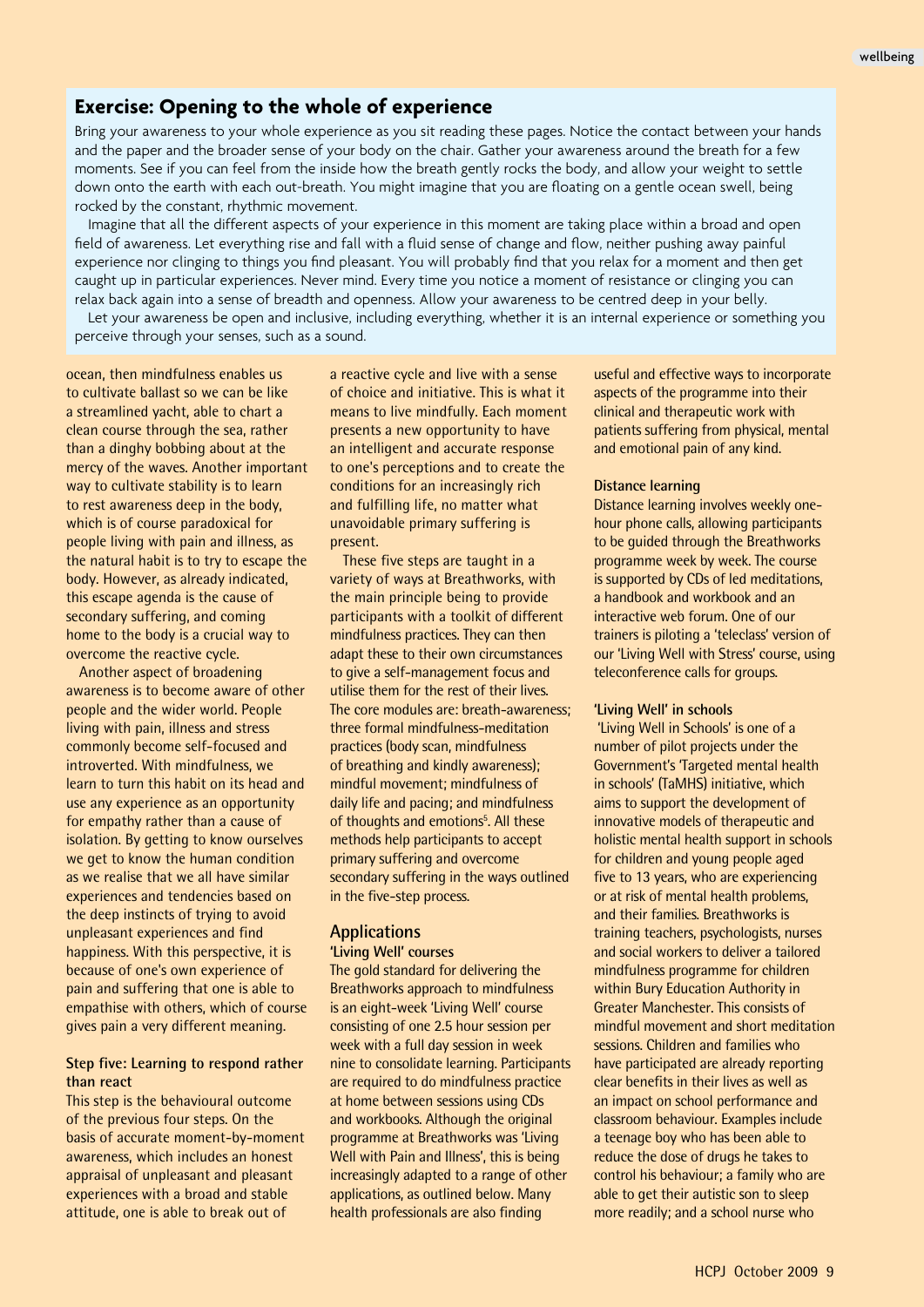# **Case study: Mindfulness in education**

Kerry, a school specialist psychiatric nurse, attended our 'Living Well in Schools' training and is successfully using the techniques she learned to help young people who are excluded from school. Along with offering individual support, Kerry mainly works with small groups that meet on a regular, usually weekly, basis. She has also set up some young people's peer support groups. Mindfulness provides a way of explaining their physical reactions to problematic situations and bringing them back to the 'here and now'; helping them to stop and think rather than 'blowing a fuse'. It gives them more time to think of consequences. Kerry teaches a variety of techniques such as acknowledging and letting go of thoughts, breath awareness, the threeminute breathing space and sitting and standing mindful movements.

has been able to help young people who have been excluded from school using mindfulness-based approaches (see box above).

### **Social prescribing**

In January 2009, Salford Health Matters, a Community Interest Company (CIC) that delivers GP services in Salford, commissioned two eight-week mindfulness-based interventions for patients with anxiety, depression and social phobia as part of an ongoing social prescribing project. These had stable attendance with seven and four participants respectively completing the courses. A four-week short course was also delivered to 10 participants. These were led by Breathworks trainer, Dr Tim Duerden, and psychotherapist Rita Kelleher, both based at the University of Salford. They used an integrated approach combining aspects of the Breathworks course with cognitive approaches. Initial outcomes based on patient evaluations and health professionals' observations of the patients were very positive. These included reductions in antidepressant dosage negotiated with GPs, reductions in the frequency of GP consultations; patients completing the programme when they had not generally persisted with group interventions, and engaging in training courses after long-term unemployment. Of particular note were participants with depression who reported that they were now aware of ruminative and anxiety-inducing thought processes and could choose whether or not to engage in them. In the words of one participant who had been out of work with depression for four years: 'My kids always knew where I was – in bed. Now they don't know where I am, as I am out and about. The black bubble that has been around

me all these years has burst!' Salford Health Matters is currently exploring the commissioning of a rolling programme of mindfulness courses.

# **NHS and University staff stress courses**

Several organisations have commissioned Breathworks courses to help staff deal with stress. These include the Norfolk and Waveney Mental Health NHS Foundation Trust (NWMHP), and the University of Salford.

# **Wigan Working Neighbourhood Fund Programme**

The Communities and Local Government's Working Neighbourhoods Fund (WNF) incorporates the Department for Work and Pensions' Deprived Areas Fund (DAF) to create single funds at a local level. WNF provides resources to local authorities to tackle worklessness and low levels of skills and enterprise in their most deprived areas. Wigan Borough Partnership, which serves one of the most deprived areas of the country, has recently commissioned Breathworks to deliver 12 'Living Well with Pain and Illness' programmes as an innovative method of helping people on incapacity benefit to improve their lives. The commission came after an NHS manager took part in an eight week 'Living Well' programme in Manchester.

# **Other projects**

As mindfulness gains recognition there have been increasing calls for the development and delivery of the Breathworks approach. These have led to:

■ running a 'Living Well' course for service users of Mind in South Wales who suffer from schizophrenia, bipolar disorder, depression and anxiety

- 'Living Well' courses for people with acute/crisis mental health conditions and for carers
- $\blacksquare$  internet-based interactive mindfulness practice programmes that can be rolled out in different languages
- $\blacksquare$  mindfulness training on a rehabilitation programme for patients with chronic pain conditions in Sweden, supported by the European Union
- $\Box$  courses for young people suffering from eating disorders
- classes at an open-access drug and alcohol charity.

# **Practitioner training**

Breathworks offers a variety of training programmes for healthcare professionals. These include an introductory two-day workshop for those wanting to begin to integrate the principles of mindfulness into their work. The Breathworks Foundation course consists of three two-day modules offering training in mindfulness in daily life; mindful movement and three mindfulness meditation practices, and can serve as preparation for training as a trainer. Accredited Breathworks training qualifies participants to deliver the eight-week Breathworks 'Living Well' programme. This is run as three residential weeks or (from 2011) as a series of weekends, and the main entry requirement is an existing personal mindfulness practice. Participants are required to lead their first course under supervision as part of the accreditation process.

# **Ongoing research**

Data has been collected using recognised questionnaires<sup>6</sup> since Breathworks courses started. All measures have consistently shown statistically significant changes between pre- and post-programme mean scores in fields such as pain experience; quality of life; depression; confidence in activity despite pain; and sense of choice in response to unpleasant physical sensations, feelings and thoughts. Qualitative analysis undertaken over a four-year period as part of a PhD project has demonstrated that the changes are maintained over time<sup>7</sup>. The Human Pain Research Group, within the Clinical Neurosciences Group at The University of Manchester,